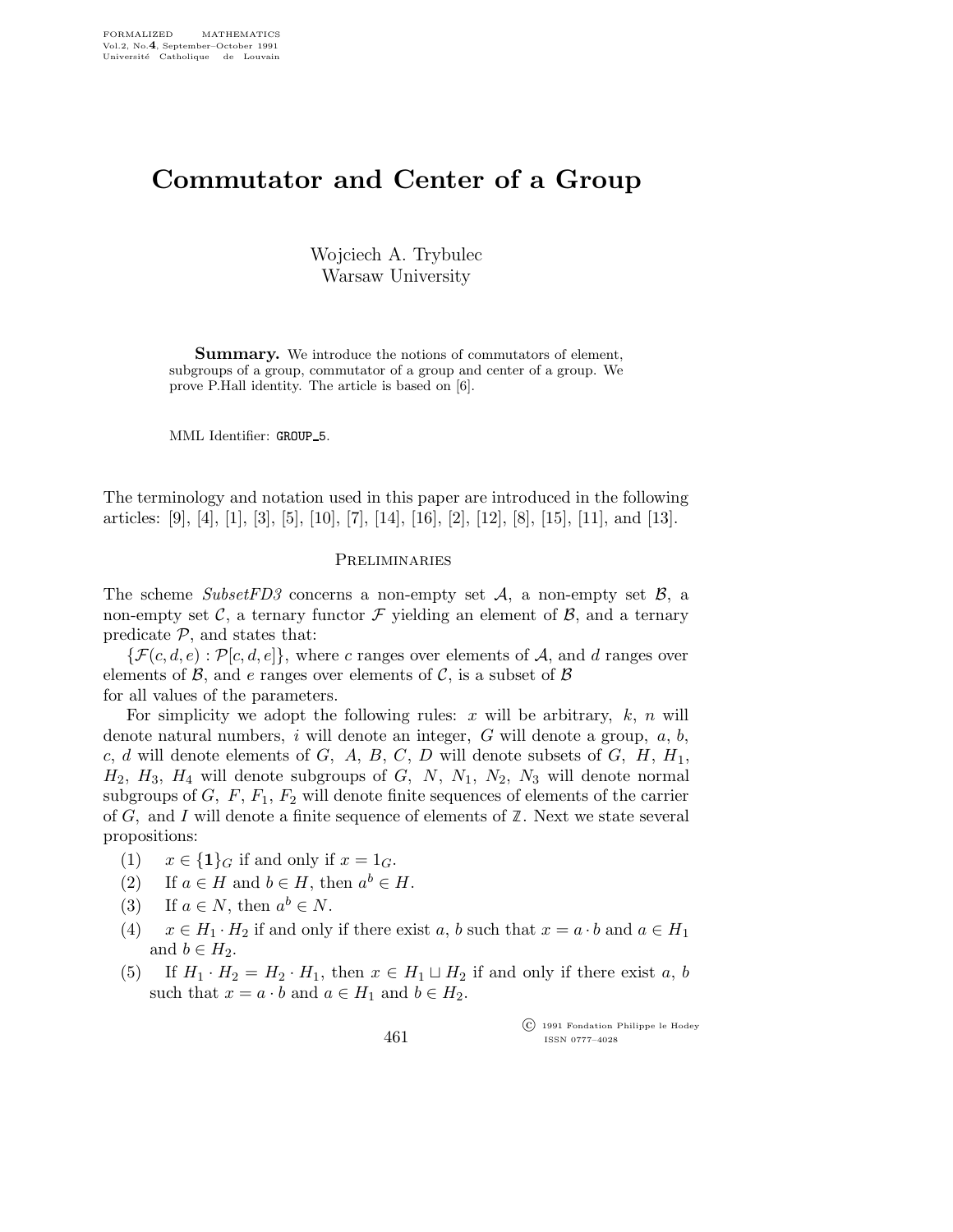- (6) If G is an Abelian group, then  $x \in H_1 \sqcup H_2$  if and only if there exist a, b such that  $x = a \cdot b$  and  $a \in H_1$  and  $b \in H_2$ .
- (7)  $x \in N_1 \sqcup N_2$  if and only if there exist a, b such that  $x = a \cdot b$  and  $a \in N_1$ and  $b \in N_2$ .
- (8)  $H \cdot N = N \cdot H$ .

Let us consider  $G, F, a$ . The functor  $F^a$  yielding a finite sequence of elements of the carrier of  $G$  is defined by:

 $(Def.1)$ <sup>a</sup>) = len F and for every k such that  $k \in \text{Seg} \operatorname{len} F$  holds  $F^a(k)$  =  $(\pi_k F)^a$ .

One can prove the following propositions:

- (9) If len  $F_1 = \text{len } F_2$  and for every k such that  $k \in \text{Seg} \operatorname{len } F_2$  holds  $F_1(k) =$  $(\pi_k F_2)^a$ , then  $F_1 = F_2^a$ .
- (10)  $\operatorname{len}(F^a) = \operatorname{len} F$ .
- (11) For every k such that  $k \in \text{Seg} \operatorname{len} F$  holds  $F^a(k) = (\pi_k F)^a$ .
- $(12)$ <sup>a</sup>)  $\cap F_2^a = (F_1 \cap F_2)^a$ .
- $(13)$  $a$ <sub>(the carrier of G)</sub> =  $\varepsilon$ .
- $(14)$  $b = \langle a^b \rangle.$
- (15)  $\langle a, b \rangle^c = \langle a^c, b^c \rangle.$
- (16)  $\langle a, b, c \rangle^d = \langle a^d, b^d, c^d \rangle.$
- $(17)$  $(F^a) = (\prod F)^a.$
- (18) If len  $F = \text{len } I$ , then  $(F^a)^I = (F^I)^a$ .

## COMMUTATORS

Let us consider  $G, a, b$ . The functor  $[a, b]$  yields an element of G and is defined by:

$$
(\text{Def.2}) \quad \ [a,b]=a^{-1}\cdot b^{-1}\cdot a\cdot b.
$$

One can prove the following propositions:

(19) (i)  $[a, b] = a^{-1} \cdot b^{-1} \cdot a \cdot b$ , (ii)  $[a, b] = a^{-1} \cdot (b^{-1} \cdot a) \cdot b,$ (iii)  $[a, b] = a^{-1} \cdot (b^{-1} \cdot a \cdot b),$ (iv)  $[a, b] = a^{-1} \cdot (b^{-1} \cdot (a \cdot b)),$  $(v)$   $[a, b] = a^{-1} \cdot b^{-1} \cdot (a \cdot b).$ (20)  $[a, b] = (b \cdot a)^{-1} \cdot (a \cdot b).$ (21)  $[a, b] = (b^{-1})^a \cdot b$  and  $[a, b] = a^{-1} \cdot a^b$ . (22)  $[1_G, a] = 1_G$  and  $[a, 1_G] = 1_G$ . (23)  $[a, a] = 1_G.$ (24)  $[a, a^{-1}] = 1_G$  and  $[a^{-1}, a] = 1_G$ . (25)  $[a, b]^{-1} = [b, a].$ (26)  $[a, b]^c = [a^c, b^c].$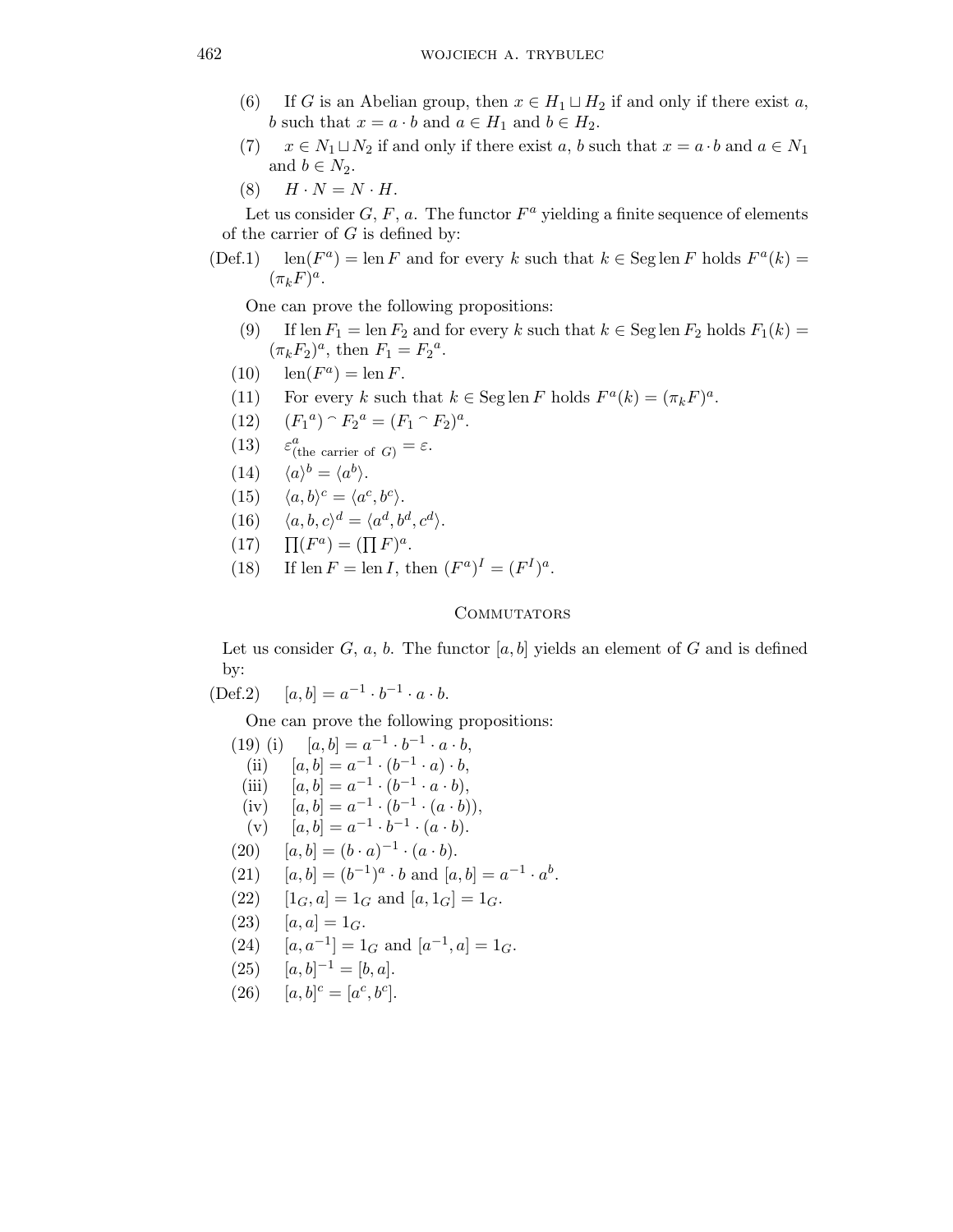- (27)  $[a, b] = (a^{-1})^2 \cdot (a \cdot b^{-1})^2 \cdot b^2.$
- (28)  $[a \cdot b, c] = [a, c]^b \cdot [b, c].$
- (29)  $[a, b \cdot c] = [a, c] \cdot [a, b]^{c}$ .
- (30)  $[a^{-1}, b] = [b, a]^{a^{-1}}$ .
- (31)  $[a, b^{-1}] = [b, a]^{b^{-1}}$ .
- $(32)$  $[-1, b^{-1}] = [a, b]^{(a \cdot b)^{-1}}$  and  $[a^{-1}, b^{-1}] = [a, b]^{(b \cdot a)^{-1}}$ .
- $(33)$  $^{-1}$ ] = [b,  $a^{-1}$ ].
- (34)  $[a^{b^{-1}}, b] = [b^{-1}, a].$
- $(35)$  $[n, b] = a^{-n} \cdot (a^b)^n$ .
- (36)  $[a, b^n] = (b^a)^{-n} \cdot b^n.$
- $(37)$  $[i, b] = a^{-i} \cdot (a^b)^i.$
- (38)  $[a, b^i] = (b^a)^{-i} \cdot b^i$ .
- (39)  $[a, b] = 1_G$  if and only if  $a \cdot b = b \cdot a$ .
- (40) G is an Abelian group if and only if for all a, b holds  $[a, b] = 1_G$ .
- (41) If  $a \in H$  and  $b \in H$ , then  $[a, b] \in H$ .

Let us consider G, a, b, c. The functor [a, b, c] yielding an element of G is defined by:

$$
(Def.3) \t [a, b, c] = [[a, b], c].
$$

One can prove the following propositions:

- (42)  $[a, b, c] = [[a, b], c]$ .
- (43)  $[a, b, 1_G] = 1_G$  and  $[a, 1_G, b] = 1_G$  and  $[1_G, a, b] = 1_G$ .
- (44)  $[a, a, b] = 1_G.$
- (45) [a, b, a] = [a<sup>b</sup>, a].
- (46)  $[b, a, a] = ([b, a^{-1}] \cdot [b, a])^a$ .
- (47)  $[a, b, b^a] = [b, [b, a]].$
- (48)  $[a \cdot b, c] = [a, c] \cdot [a, c, b] \cdot [b, c].$
- (49)  $[a, b \cdot c] = [a, c] \cdot [a, b] \cdot [a, b, c].$
- (50)  $[a, b^{-1}, c]^b \cdot [b, c^{-1}, a]^c \cdot [c, a^{-1}, b]^a = 1_G.$

Let us consider G, A, B. The commutators of  $A \& B$  yielding a subset of G is defined as follows:

(Def.4) the commutators of A & B = {[a, b] :  $a \in A \land b \in B$  }.

We now state several propositions:

- (51) The commutators of  $A \& B = \{ [a, b] : a \in A \land b \in B \}.$
- (52)  $x \in$  the commutators of A & B if and only if there exist a, b such that  $x = [a, b]$  and  $a \in A$  and  $b \in B$ .
- (53) The commutators of  $\emptyset_{\text{the carrier of } G} \& A = \emptyset$  and the commutators of A &  $\emptyset$ <sub>the carrier of  $G = \emptyset$ .</sub>
- (54) The commutators of  $\{a\} \& \{b\} = \{[a, b]\}.$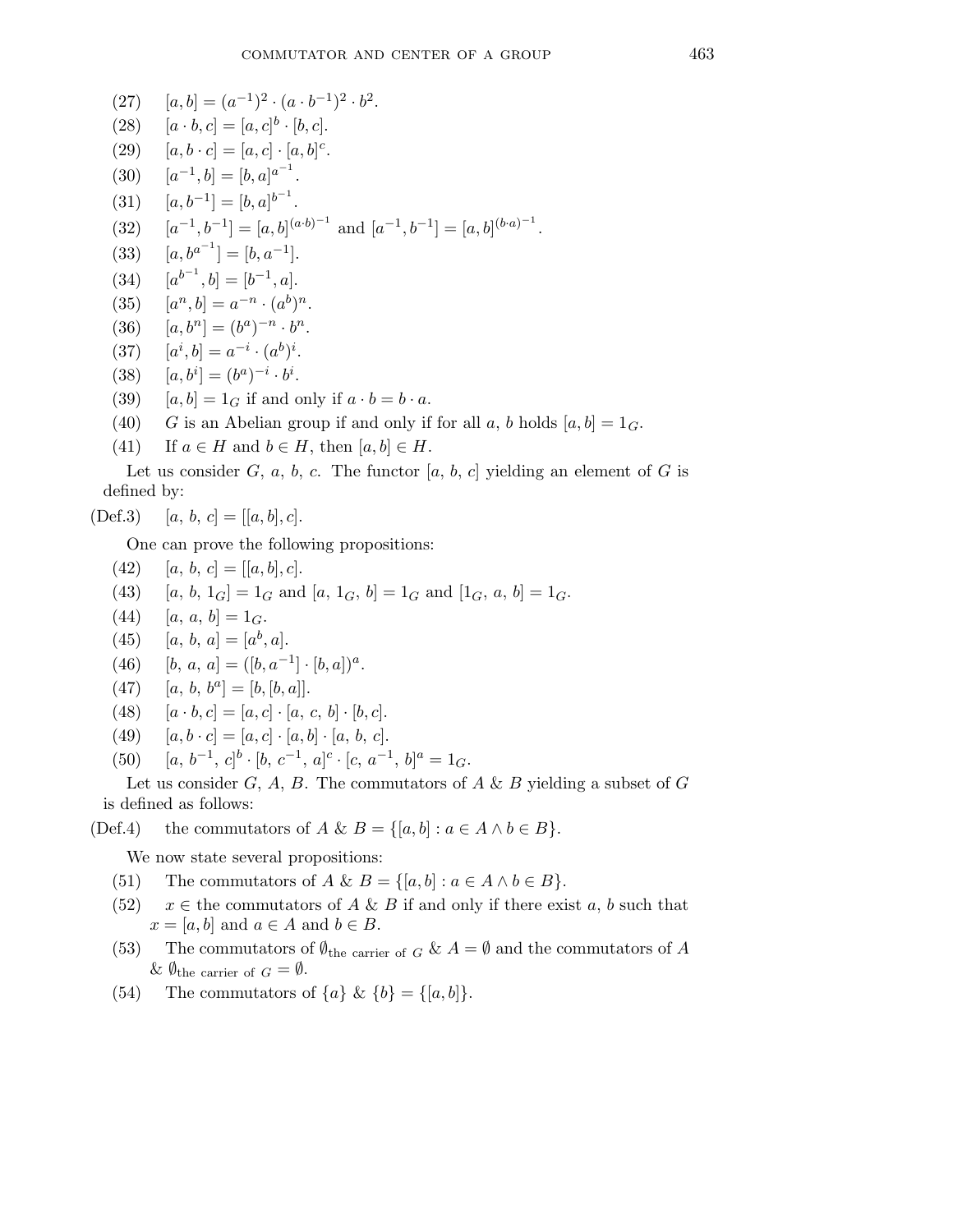- (55) If  $A \subseteq B$  and  $C \subseteq D$ , then the commutators of  $A \& C \subseteq$  the commutators of  $B \& D$ .
- (56) G is an Abelian group if and only if for all A, B such that  $A \neq \emptyset$  and  $B \neq \emptyset$  holds the commutators of  $A \& B = \{1_G\}.$

Let us consider G,  $H_1$ ,  $H_2$ . The commutators of  $H_1 \& H_2$  yields a subset of G and is defined by:

- (Def.5) the commutators of  $H_1 \& H_2$  = the commutators of  $\overline{H_1} \& \overline{H_2}$ . Next we state several propositions:
	- (57) The commutators of  $H_1 \& H_2$  = the commutators of  $\overline{H_1} \& \overline{H_2}$ .
	- (58)  $x \in$  the commutators of  $H_1 \& H_2$  if and only if there exist a, b such that  $x = [a, b]$  and  $a \in H_1$  and  $b \in H_2$ .
	- (59)  $1_G \in$  the commutators of  $H_1 \& H_2$ .
	- (60) The commutators of  $\{1\}_G$  &  $H = \{1_G\}$  and the commutators of H &  ${1}_G = {1}_G.$
	- (61) The commutators of H & N  $\subseteq \overline{N}$  and the commutators of N & H  $\subseteq \overline{N}$ .
	- (62) If  $H_1$  is a subgroup of  $H_2$  and  $H_3$  is a subgroup of  $H_4$ , then the commutators of  $H_1 \& H_3 \subseteq$  the commutators of  $H_2 \& H_4$ .
	- (63) G is an Abelian group if and only if for all  $H_1$ ,  $H_2$  holds the commutators of  $H_1 \& H_2 = \{1_G\}.$

Let us consider  $G$ . The commutators of  $G$  yielding a subset of  $G$  is defined by:

(Def.6) the commutators of  $G =$  the commutators of  $\Omega_G$  &  $\Omega_G$ .

Next we state three propositions:

- (64) The commutators of  $G =$  the commutators of  $\Omega_G$  &  $\Omega_G$ .
- (65)  $x \in$  the commutators of G if and only if there exist a, b such that  $x=[a, b].$
- (66) G is an Abelian group if and only if the commutators of  $G = \{1_G\}.$

Let us consider G, A, B. The functor  $[A, B]$  yielding a subgroup of G is defined as follows:

 $(Def.7)$  [A, B] = gr(the commutators of A & B).

Next we state four propositions:

- (67)  $[A, B] = \text{gr}(\text{the commutators of } A \& B).$
- (68) If  $a \in A$  and  $b \in B$ , then  $[a, b] \in [A, B]$ .
- (69)  $x \in [A, B]$  if and only if there exist F, I such that len  $F = \text{len } I$  and rng  $F \subseteq$  the commutators of A & B and  $x = \prod (F^I)$ .
- (70) If  $A \subseteq C$  and  $B \subseteq D$ , then  $[A, B]$  is a subgroup of  $[C, D]$ .

Let us consider  $G, H_1, H_2$ . The functor  $[H_1, H_2]$  yielding a subgroup of G is defined by:

(Def.8)  $[H_1, H_2] = [\overline{H_1}, \overline{H_2}].$ 

Next we state a number of propositions: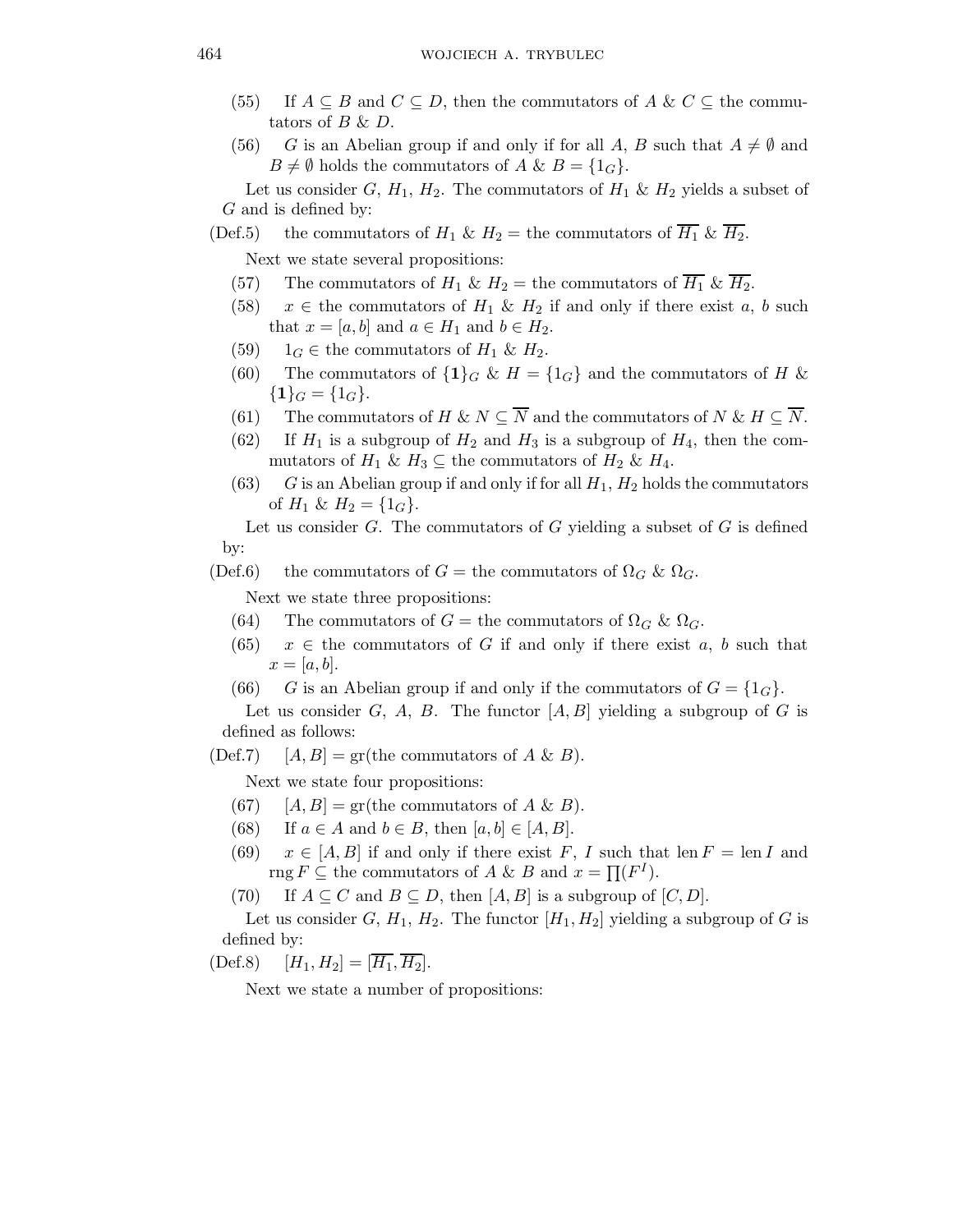- (71)  $[H_1, H_2] = [\overline{H_1}, \overline{H_2}].$
- (72)  $[H_1, H_2] = \text{gr}(\text{the commutators of } H_1 \& H_2).$
- (73)  $x \in [H_1, H_2]$  if and only if there exist F, I such that len  $F = \text{len } I$  and rng  $F \subseteq$  the commutators of  $H_1 \& H_2$  and  $x = \prod (F^I)$ .
- (74) If  $a \in H_1$  and  $b \in H_2$ , then  $[a, b] \in [H_1, H_2]$ .
- (75) If  $H_1$  is a subgroup of  $H_2$  and  $H_3$  is a subgroup of  $H_4$ , then  $[H_1, H_3]$  is a subgroup of  $[H_2, H_4]$ .
- (76)  $[N, H]$  is a subgroup of N and  $[H, N]$  is a subgroup of N.
- (77)  $[N_1, N_2]$  is a normal subgroup of G.
- (78)  $[N_1, N_2] = [N_2, N_1].$
- (79)  $[N_1 \sqcup N_2, N_3] = [N_1, N_3] \sqcup [N_2, N_3].$
- (80)  $[N_1, N_2 \sqcup N_3] = [N_1, N_2] \sqcup [N_1, N_3].$

Let us consider G. The functor  $G<sup>c</sup>$  yields a normal subgroup of G and is defined by:

 $(\text{Def.9})$   $G^c = [\Omega_G, \Omega_G].$ 

Next we state several propositions:

- $(S1)$   $G^c = [\Omega_G, \Omega_G].$
- (82)  $G^c = \text{gr}(\text{the commutators of } G).$
- (83)  $x \in G^c$  if and only if there exist F, I such that len  $F = \text{len } I$  and rng  $F \subseteq$  the commutators of G and  $x = \prod (F^I)$ .
- (84)  $[a, b] \in G^c$ .
- (85) G is an Abelian group if and only if  $G^c = \{1\}_G$ .
- (86) If the left cosets of H is finite and  $|\bullet : H|_{\mathbb{N}} = 2$ , then  $G^c$  is a subgroup of  $H$ .

## CENTER OF A GROUP

Let us consider G. The functor  $Z(G)$  yielding a subgroup of G is defined as follows:

(Def.10) the carrier of  $Z(G) = \{a : \bigwedge_b a \cdot b = b \cdot a\}.$ 

We now state several propositions:

- (87) If the carrier of  $H = \{a : \bigwedge_b a \cdot b = b \cdot a\}$ , then  $H = Z(G)$ .
- (88) The carrier of  $Z(G) = \{a : \bigwedge_b a \cdot b = b \cdot a\}.$
- (89)  $a \in Z(G)$  if and only if for every b holds  $a \cdot b = b \cdot a$ .
- (90)  $Z(G)$  is a normal subgroup of G.
- (91) If H is a subgroup of  $Z(G)$ , then H is a normal subgroup of G.
- (92)  $Z(G)$  is an Abelian group.
- (93)  $a \in Z(G)$  if and only if  $a^{\bullet} = \{a\}.$
- (94) G is an Abelian group if and only if  $Z(G) = G$ .